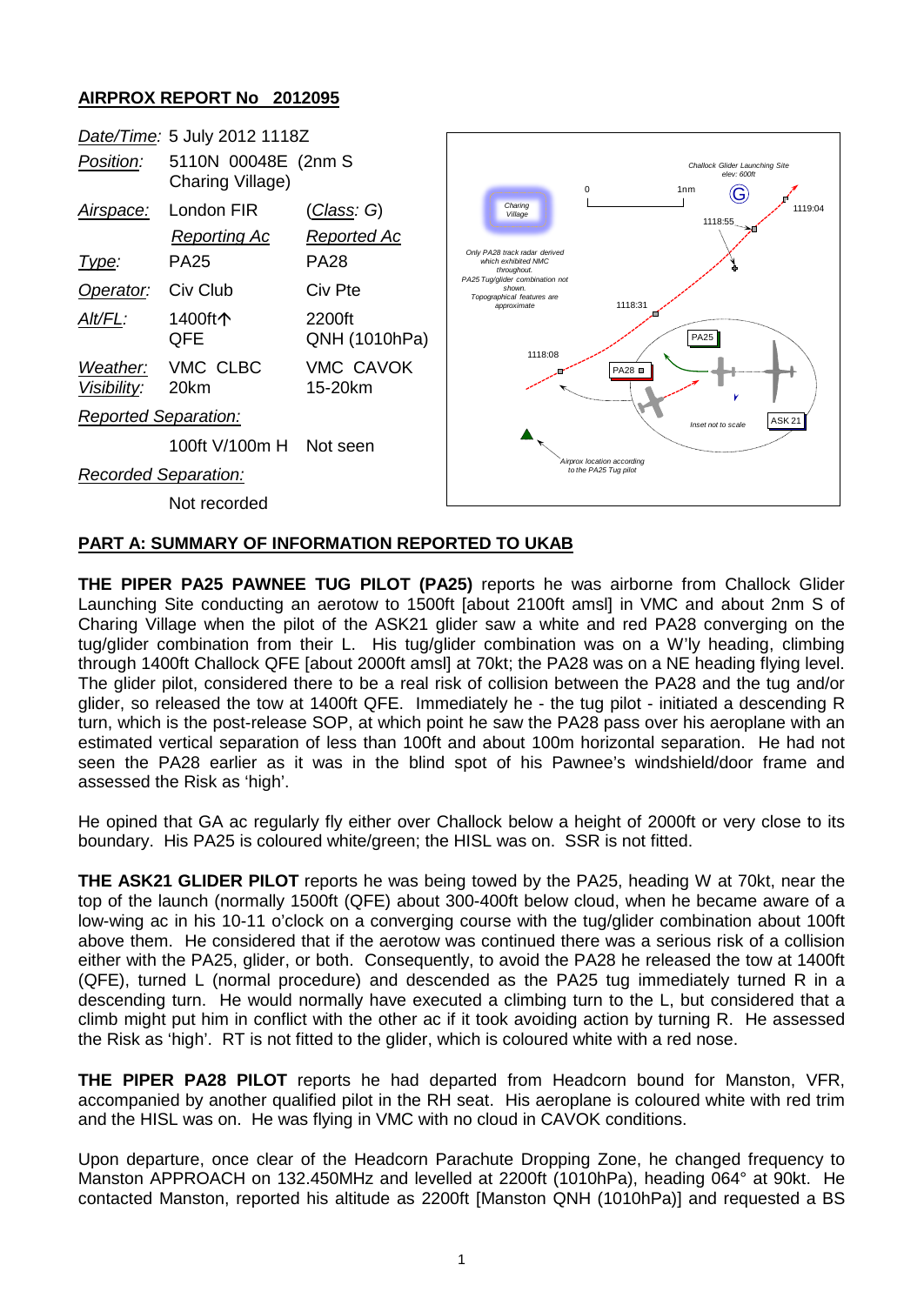that was provided. A squawk was allocated and selected with Mode C. As there was no request to recycle the transponder he assumed Mode C was operational and all was well. [No Mode C was apparent throughout the period of the Airprox.] He landed at Manston after joining R base for RW10. He cannot describe the Airprox as he was unaware it had taken place - the tug/glider combination was not seen.

He has a PPL and has just recently given up an IMC and night rating with about 500hr experience. He uses a popular tablet computer and in-flight GPS navigation tool together with his normal chart. His colleague uses a GPS unit and normal chart. Neither of them saw the tug ac or glider and there was apparently no radio communication by the other pilot with Headcorn or Manston. If an Airprox had occurred the PA28 pilot would have expected an immediate RT call to have been made to the appropriate ATC unit. Under the circumstances, he is unaware of how he should have known about the proximity of the other ac. Since there is no A/G Station at Challock and the strip lies in a SW/NE direction he flew fairly close to their zone (sic) as he tends to treat these airstrips as a SVFR in order to maintain maximum O/H space between their take-off and landing traffic. Because of the prevailing wind condition from the E, he expected all glider tug ac to be well to the N and E of Challock. However, the tug and glider pilots' reports indicate they were almost directly in the climb out path from Headcorn for eastbound traffic and very close to the Parachute dropping zone, but nevertheless the PA28 pilots did not see the tug/glider combination. He would very much like to cooperate in this matter to find out how this situation arose and more importantly, how it could have been avoided. He cannot add anything further, except to say that his colleague thought it was an uneventful and comfortable flight. That an incident resulted when under Manston's radar surveillance frankly astounds them and gives them grave cause for concern. The PA28 pilot enclosed a map of his planned route, which he followed rigorously and a photo of his ac.

UKAB Note (1): The UK AIP at ENR 5.5 promulgates Challock glider launching site as active from Sunrise to Sunset, where aerotows and winching launching to 2000ft above the site elevation of 600ft amsl take place.

**ATSI** reports that the PA28 pilot was routeing VFR from Headcorn to Manston and was establishing communications with Manston APPROACH on 132.450MHz as he passed abeam Challock glider launching site. At 1116:00 UTC the LAC Radar recordings show the PA28 displaying the general conspicuity squawk of A7000 departing the vicinity of Headcorn aerodrome with no associated Mode C level information.

At 1117:32 the PA28 is 2nm SW of Challock glider launching site where VFR charts show the maximum altitude of the winch launch as 2600ft amsl. Between 1118 and 1119 as the PA28 continued towards Challock there are spurious primary returns to the N of the PA28; however, these are too random in nature to provide conclusive evidence of the presence of another ac.

The PA28 pilot called Manston APPROACH at 1118:20, an SSR code of A4257 was assigned, the pilot's message passed and a BS agreed. The Manston QNH was confirmed as 1010hPa. The PA28 pilot was requested to report next when Manston aerodrome was in sight. At 1118:52, the PA28's Mode A code changed from A7000 to 4257. The PA28 was 21.3nm SSW of Manston and 0.3nm S of the plotted position notified for Challock.

[UKAB Note (2): The PA28 passed about 0·3nm abeam Challock at 1119:00.]

The PA28 pilot was requested to report his level at 1119:20 and this was given as 2200ft Manston QNH (1010hPa), when the PA28 was 0.6nm ENE of Challock. As the PA28 flew away from Challock to the NE no other radar returns were observed in the PA28's vicinity.

All three ac were operating in uncontrolled Class G airspace where the responsibility for the avoidance of other ac rests ultimately with the pilots. At no time during review of the recorded area radar was a Mode C level displayed against the PA28. Therefore the ac's altitude could not be verified. ATSI was unable to identify the reporting PA25 or ASK21 from the available surveillance recording; therefore, the reported distance between the ac involved cannot be verified.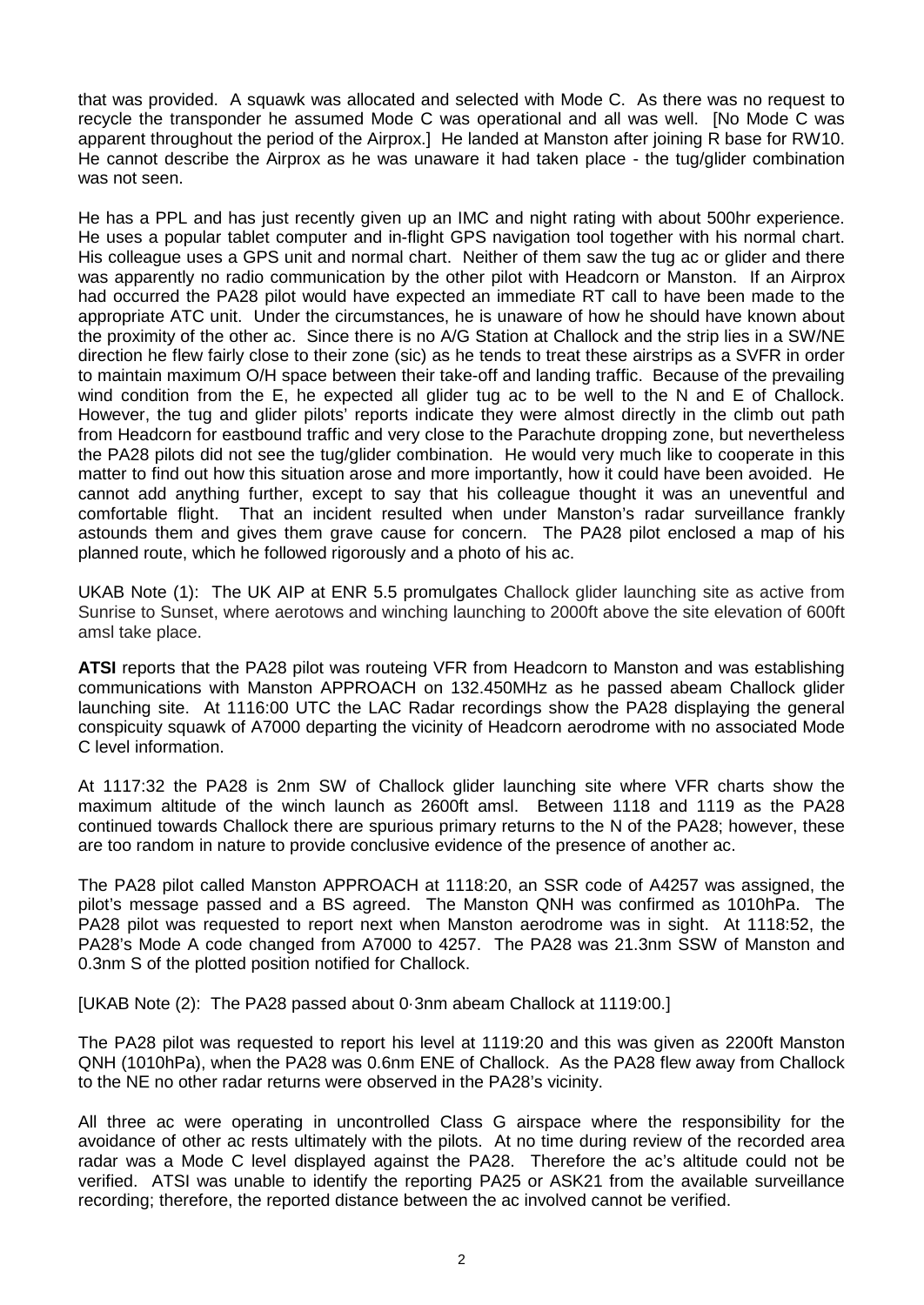When the PA28 was in the vicinity of Challock the pilot reported the ac's altitude as 2200ft. As the notified maximum altitude for winch launching at Challock is 2600ft amsl, the PA28 flew through airspace within which it could reasonably be expected that gliders might be launching, together with aerotow ac.

Under a BS there is no requirement for the controller to monitor the flight and, given that the PA28 pilot was requested to report Manston A/D in sight, perhaps as an aide memoir to the controller, no increased vigilance would likely be given to the PA28 after details had been exchanged.

## **PART B: SUMMARY OF THE BOARD'S DISCUSSIONS**

Information available included reports from the pilots of both ac, a transcript of the relevant RT Manston frequency, radar video recordings and a report from the appropriate ATC authority.

It was plain to the Board that the only pilot who had identified the developing confliction and was able to take avoiding action was the ASK21 glider pilot, who saw the PA28 in his 10-11 o'clock on a converging course about 100ft above the combination and elected to release the tow. Members concluded that this was a late sighting by the ASK21 pilot and part of the Cause. It was unfortunate, however, that the ASK21 was not fitted with RT, which prevented the pilot from warning the PA25 pilot. As it was, the tug pilot perceived that the glider pilot's cable release to be entirely normal at the top of climb, until he spotted the PA28 overflying his ac, less than 100ft above his aeroplane about 100m away. A glider pilot Member explained that the long nose of the PA25 can be detrimental to forward lookout and it is necessary to weave the ac to view the planned course ahead; nevertheless, the Board agreed that this was effectively, a non-sighting by the PA25 pilot and the second part of the Cause. However, the PA25 pilot as the PIC of the tug/glider combination could reasonably have expected other pilots operating VFR in Class G airspace to give way to his tug towing the glider in accordance with the Rules of the Air. However, 'the Rules' can only work if ac are seen in good time, which relies on an effective lookout scan routine so that pilots can fulfil their responsibilities to 'see and avoid' other ac. The PA28 pilot reports that neither he nor his colleague saw the PA25 towing the ASK21 and remained unaware of the proximity of the tug/glider combination throughout, leading Members to agree that this non-sighting by the PA28 pilot was the final part of the Cause. The Board concluded, therefore, that this Airprox was the result of a non-sighting by the PA28 pilot, effectively a non-sighting by the PA25 pilot and a late sighting by the ASK21 pilot.

Although the Airprox was not illustrated on the radar recording, with neither the PA25 nor the ASK21 glider shown at all, the PA28's track to Manston was clearly evident. After departing from Headcorn, the PA28 is shown tracking NE'ly through the vicinity of the reported Airprox location just before 1118:08. This was shortly before the PA28 pilot called Manston APPROACH for the first time at 1118:20, after which the SSR code of A4257 was assigned and displayed, albeit without Mode C so the PA28's altitude could not be confirmed independently. Members postulated that the PA28 pilot could have been dialling up the Manston frequency as the conflict developed, become distracted by the RT exchange and then subsequently heads-in selecting the assigned SSR code. Hence, over the period of the Airprox, the PA28 pilot's attention could feasibly have been diverted away from his lookout – a salutary lesson to keep at least one set of eyes looking out of the cockpit maintaining an effective scan for other ac. Plainly the PA25 pilot would have no idea that the PA28 was inbound to Manston and would not be in communication with Manston ATC whilst conducting aerotows at Challock. Consequently, the chances of a call from the PA25 on the frequency advising of the Airprox were negligible. Moreover, controller Members were keen to point out that under the BS agreed with Manston APPROACH, irrespective of whether a radar was available to the controller or not, no radar service was implied at all by the issue of a squawk and the pilot remained solely responsible for collision avoidance. Whilst under a BS a controller might offer a warning if he has good reason to believe another ac might be in close proximity; here the APPROACH controller had no knowledge of the tug/glider combination whatsoever.